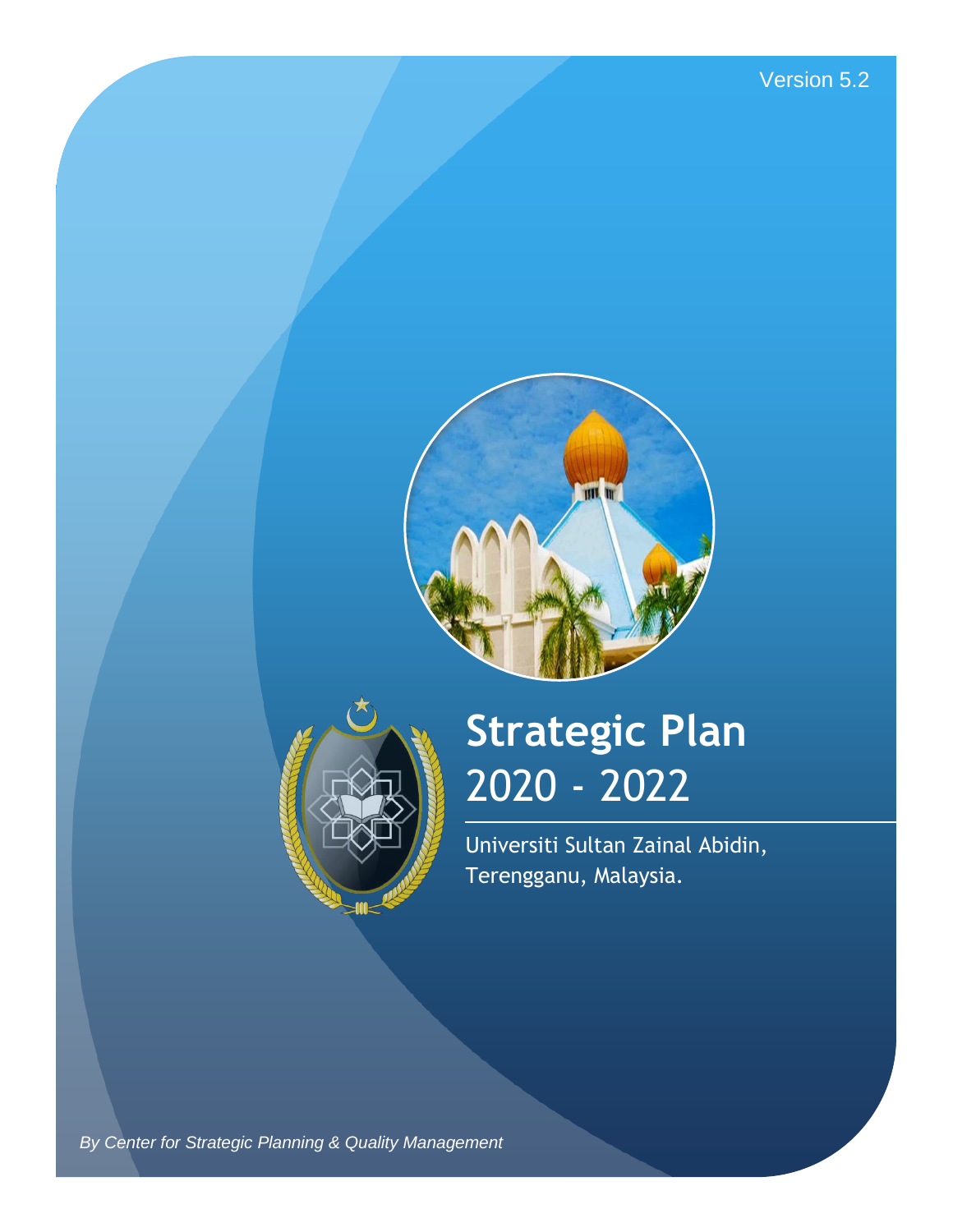## Vision, Mission & Core Values

## **Vision**

To become a Contemporary Integrated Islamic University (CIIU)

## **Mission**

To produce holistic individuals with *Naseem* values through educational excellence and high impact research towards empowering society

## **Core Values (Naseem)**

- **1. Knowledge (***Ilmu***)** An maverick who conducts research led teaching armed with contemporary knowledge to solve current and relevant issues which lead to commercialization.
- **2. Faith & Akhlaq (***Iman & Akhlaq***)** A visionary and value oriented person of high moral standing.
- **3. Deeds (***Amal***)**

An accountable and transparent individual who cares and contributes to society.

**4. Leadership (***Qiyaadah***)** A dynamic pragmatic leader who is bold enough to make a difference and manages from the heart.

- **5. Collaboration (***Ta'awun***)** A team player with excellent communication and global networking skills.
- **6. Entrepreneurship (***Tijaarah***)** A persistent and successful entrepreneur.
- **7. Transformation (***Taghyir***)** An individual who embraces culture and is armed with a transformational mindset leading to autonomy and financial independence.
- **8. Innovation (***Ibtikaar***)** An individual who embraces creative thinking, leveraging on digital and disruptive technology.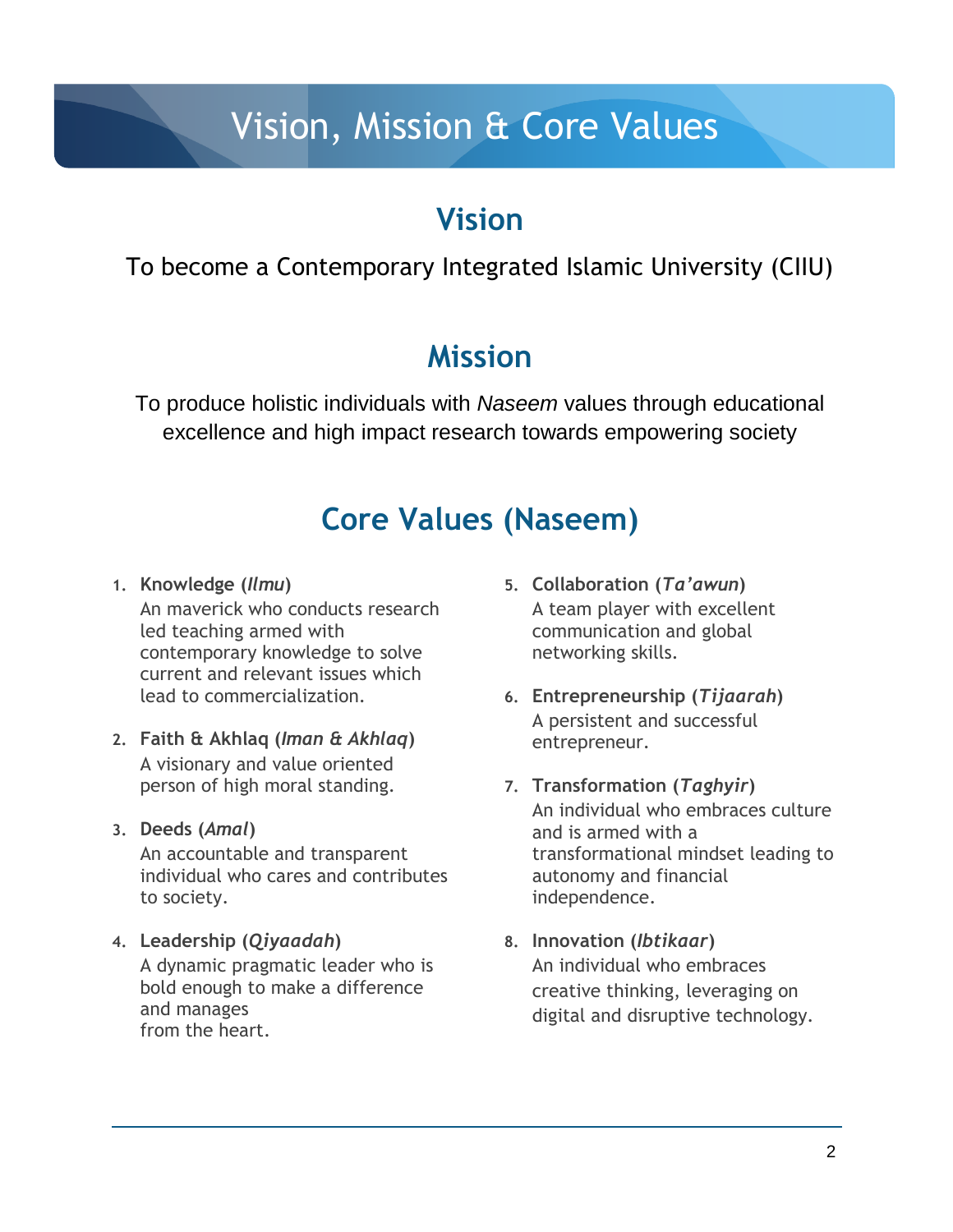## Strategic & Operational Objectives

#### **S1: Future Proof Graduates (Lead by TNCA)**

| <b>Operational Objectives:</b>                         | Coordinator:   |
|--------------------------------------------------------|----------------|
| <b>OP01: Future Ready Curriculum</b>                   | <b>COMAE-I</b> |
| OP02: Comprehensive and Sustainable Learning Ecosystem | <b>COMAE-I</b> |
| OP03: Flexible Education with Soul (FlexS)             | FKI            |
| <b>OP04: Industry-Ready Graduates</b>                  | <b>PAKAT</b>   |
| OP05: Active and Effective Student Empowerment         | <b>MPP</b>     |

#### **S2: Community Heroes (Lead by TNCHEPA)**

| <b>Operational Objectives:</b>                      | Coordinator: |
|-----------------------------------------------------|--------------|
| OP06: Establishment of Community Development Hub    | PTNCHEPA/MPP |
| OP07: Sustainable community-based Research Projects | <b>FSSG</b>  |

#### **S3: World Class Research (Lead by TNCPI)**

| <b>Operational Objectives:</b>                  | Coordinator: |
|-------------------------------------------------|--------------|
| OP08: Internationally-preferred Researchers     | <b>CREIM</b> |
| OP09: Quality Industrial Collaborative Research | <b>CLMC</b>  |
| OP10: High-quality Research Output              | <b>ESERI</b> |

#### **S4: Globally Recognized University (Lead by VC)**

| <b>Operational Objectives:</b>                            | Coordinator: |
|-----------------------------------------------------------|--------------|
| OP11: Competency-based Talent Development                 | CenTTM       |
| OP12: Internationally-recognized Programmes               | P4P          |
| <b>OP13: Strategic Collaboration with Global Partners</b> | <b>CCoRM</b> |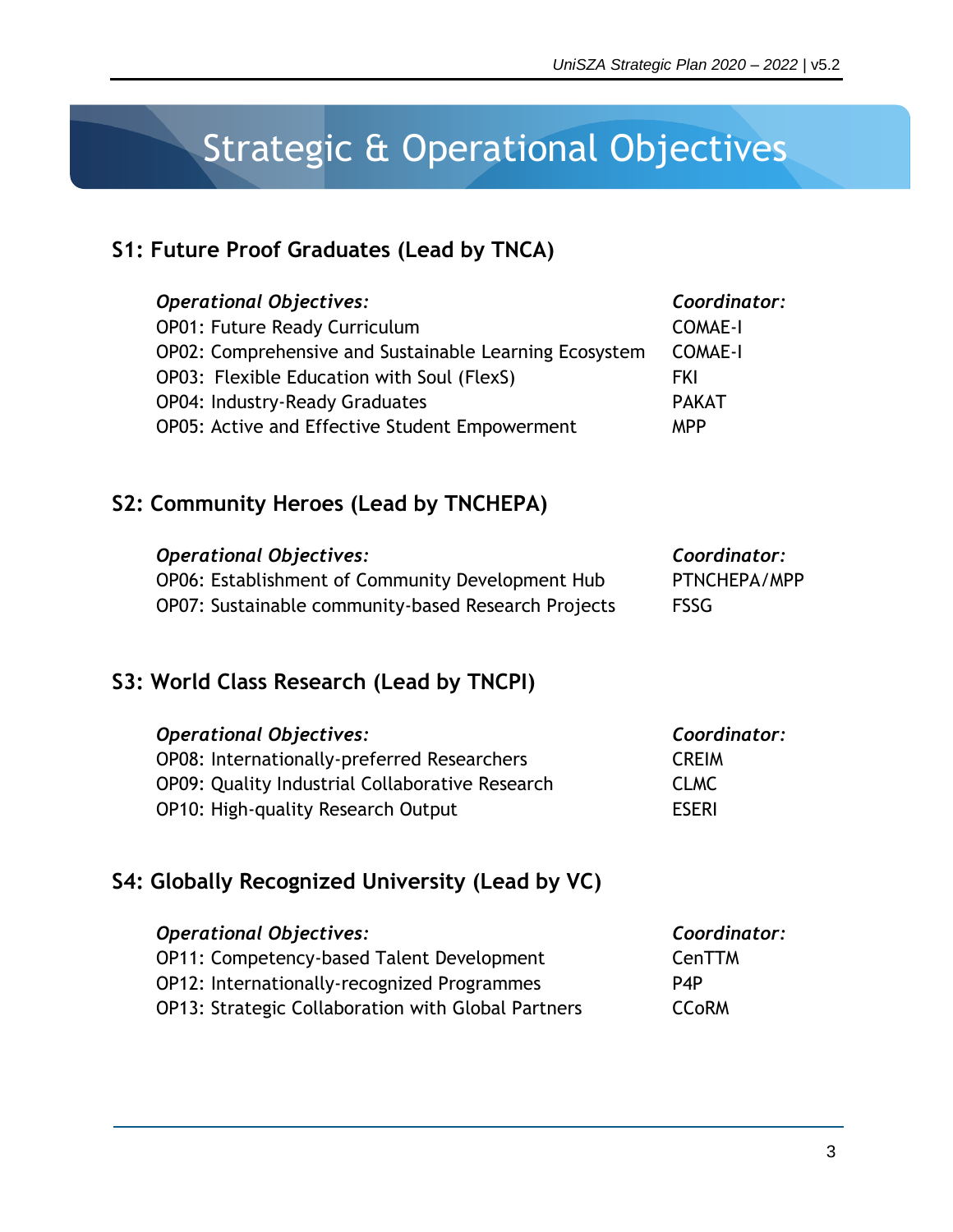## Actions & Measurements

## **Strategic Objective: [S1] Future Proof Graduates**

**Operational Objective:** [OP01] Future Ready Curriculum (COMAE-I)

| Action (what we will do)                                                                                                                                                                                                                                                                                                                                                                                                                                                                                                                                                                                                                                                               | <b>KPI</b> (how we measure success)                                                                                                                                                                                                                                                                                                                                                                                                                 |
|----------------------------------------------------------------------------------------------------------------------------------------------------------------------------------------------------------------------------------------------------------------------------------------------------------------------------------------------------------------------------------------------------------------------------------------------------------------------------------------------------------------------------------------------------------------------------------------------------------------------------------------------------------------------------------------|-----------------------------------------------------------------------------------------------------------------------------------------------------------------------------------------------------------------------------------------------------------------------------------------------------------------------------------------------------------------------------------------------------------------------------------------------------|
| [A1] To develop fluid and organic flexible<br>curriculum:<br>• Discipline convergence<br>• Flexible & non-conventional<br>Industry partnership<br>Global<br>(COMAE-I, FBK, FIK, FKI, FPP, FP, FRIT, FSK,<br>FSSG, FUHA, PPHP, PSR, PI, PKW and KKKP)<br>[A2] To enhance transformative learning and<br>teaching:<br>• 21st Century Pedagogies (Heutagogy,<br>paragogy, cybergogy)<br>(COMAE-I, FBK, FBIM, FF, FIK, FKI, FPP, FP,<br>FRIT, FSSG, FUHA, CenTTM, Library, PPHP,<br>PSR, PI, PKW and KKKP)<br>[A3] To implement authentic and alternative<br>holistic assessment (CoMAE-I, FBK, FIK, FKI,<br>FPP, FP, FRIT, FSK, FSSG, FUHA, CenTTM,<br>PPIR, PPHP, PSR, PI, PKW and KKKP) | 1. Percentage of the programmes with at least 1<br>sub-element from each category<br>2020: 10%<br>2021: 40%<br>2022: 60%<br>2. Level of students' satisfaction for teaching and<br>learning experience<br>2020: Good (Benchmark)<br>2021: Better than 2020<br>2022: Better than 2021<br>3. Implementation of a new holistic assessment<br>2020: Develop and Pilot Test<br>2021: Refine and managed roll out<br>2022: Refine and full implementation |
|                                                                                                                                                                                                                                                                                                                                                                                                                                                                                                                                                                                                                                                                                        |                                                                                                                                                                                                                                                                                                                                                                                                                                                     |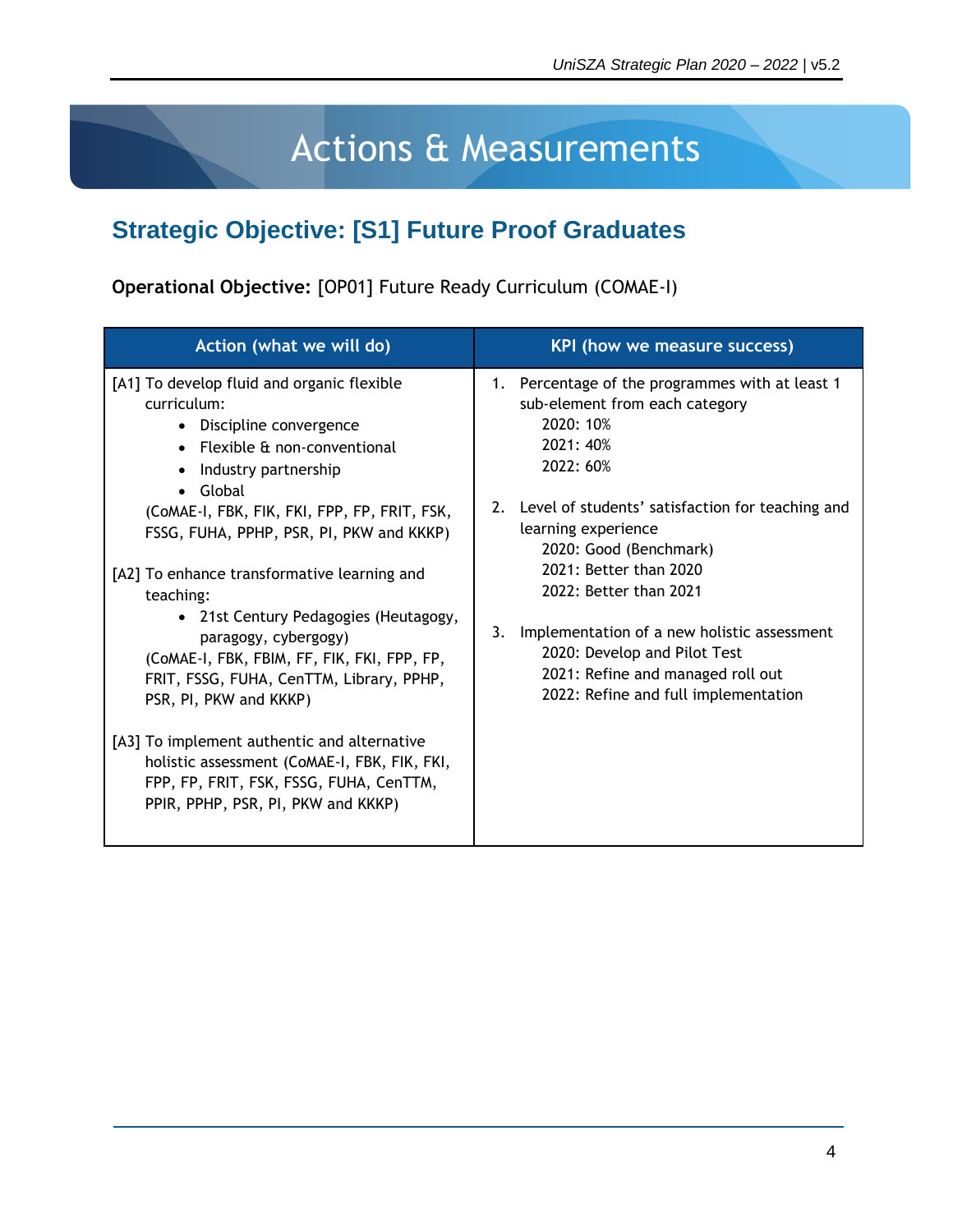**Operational Objective:** [OP02] Comprehensive and Sustainable Learning Ecosystem (COMAE-I)

| Action (what we will do)                                                                                                                                                                         | KPI (how we measure success)                                                      |
|--------------------------------------------------------------------------------------------------------------------------------------------------------------------------------------------------|-----------------------------------------------------------------------------------|
| [A1] To increase virtual learning environment<br>(VLE) (CoMAE-I, FIK, FRIT, Library, PPHB and<br>PPIR)                                                                                           | 1. Percentage of courses using VLE<br>2020:60%<br>2021: 80%<br>2022: 100%         |
| [A2] To increase futuristic learning space<br>(CoMAE-I & FRIT, Library, PPHB and PPIR)<br>[A3] To develop immersive experiential learning<br>centres (CoMAE-I & FUHA, Library, PPHB and<br>PPIR) | Futuristic learning space<br>2.<br>2020:3<br>2021:4<br>2022:5                     |
|                                                                                                                                                                                                  | Immersive experiential learning centres<br>3.<br>$2020: -$<br>$2021: -$<br>2022:1 |

#### **Operational Objective:** [OP03] Flexible Education with Soul (FlexS) (FKI)

| Action (what we will do)                                                                                                                                          | KPI (how we measure success)                                                                                                                                    |
|-------------------------------------------------------------------------------------------------------------------------------------------------------------------|-----------------------------------------------------------------------------------------------------------------------------------------------------------------|
| [A1] To instil Naseem values across the curriculum<br>(CoMAE-I, PTNCAA, PPHP, PSR, PI, PKW and<br>KKKP)                                                           | Percentage of FlexS in academic programmes<br>1.<br>2020: 30%<br>2021: 60%<br>2022: 100%                                                                        |
| [A2] To develop FlexS complementary                                                                                                                               |                                                                                                                                                                 |
| programmes (CoMAE-I & Faculties, PPHP,<br>PSR, PI, PKW and KKKP)<br>[A3] To implement Murabbi Modules for staff and<br>students (CenTTM, PP, PI, KKKP and PTNCAA) | Complementary programmes/year<br>2.<br>2020:4<br>2021:4<br>2022:4                                                                                               |
|                                                                                                                                                                   | Murabbi Modules<br>3.<br>2020: Module Development<br>2021: Executing Module Pilot Test (Student,<br>Academic and Non-Academic Staff)<br>2022: Overall Execution |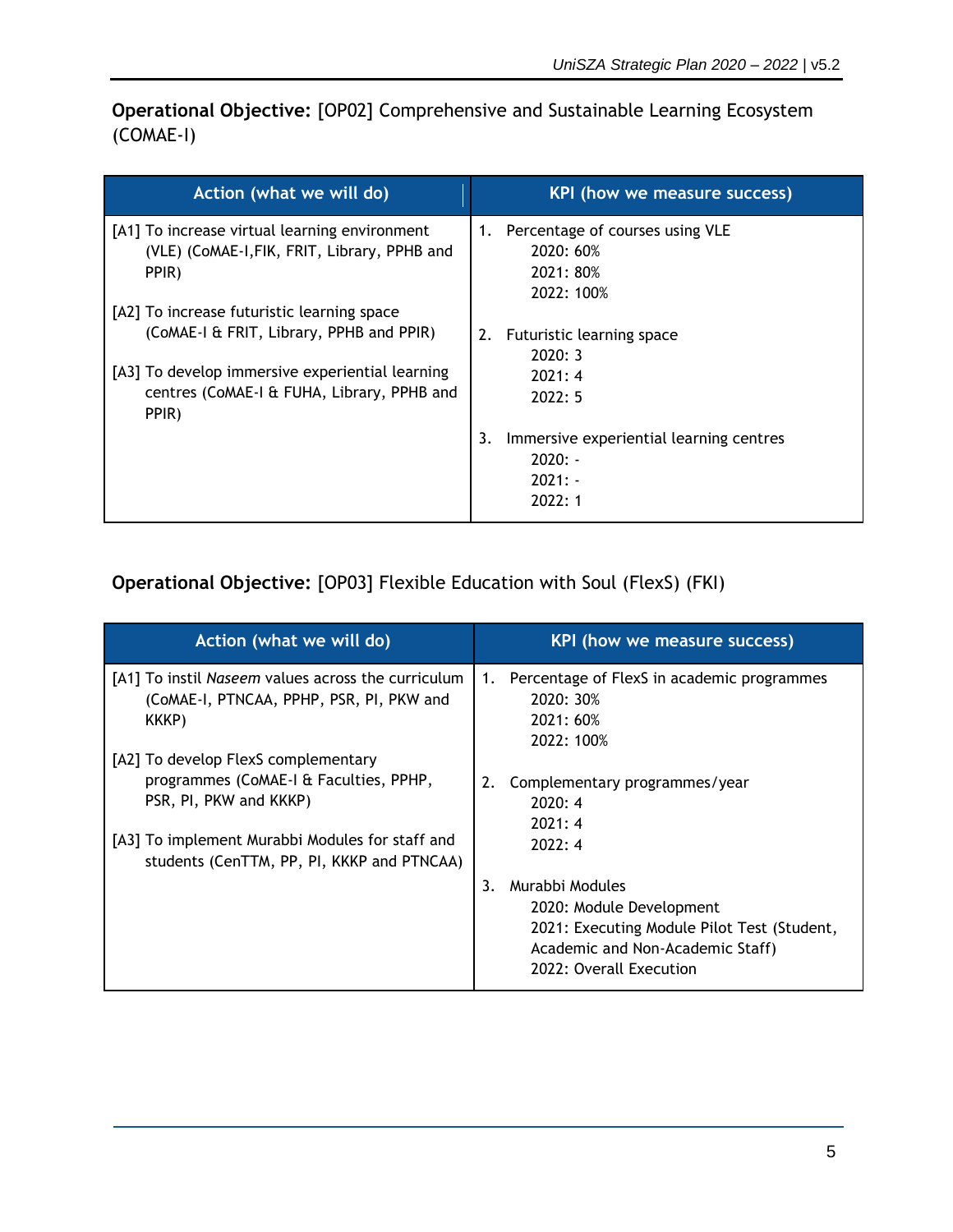#### **Operational Objective:** [OP04] Industry-Ready Graduates (PAKAT)

| Action (what we will do)                                                                                                                                                           | KPI (how we measure success)                                                                                                                                                                                |
|------------------------------------------------------------------------------------------------------------------------------------------------------------------------------------|-------------------------------------------------------------------------------------------------------------------------------------------------------------------------------------------------------------|
| [A1] To provide endowments for students'<br>entrepreneurships (PAKAT, WAKAF and PB)<br>[A2] To establish a Career Development Centre in<br>2020 (PAKAT & CoMAE-I)                  | No of effective entrepreneurial students (Paid<br>1.<br>up capital, no of employees, turnover)<br>2020: 50<br>2021: 70<br>2022: 100                                                                         |
| [A3] To administer career readiness programmes<br>(PAKAT & CoMAE-I)<br>[A4] To equip all OKU students with<br>entrepreneurial skills (PAKAT & Unit<br>Kebajikan Pelajar)           | Recipients of Students' Entrepreneurial<br>2.<br><b>Innovation Awards</b><br>$2020: -$<br>$2021: -$<br>2022: 1 student                                                                                      |
| [A5] To implement a comprehensive Student<br>Profiling System (PAKAT, PPHP, CoMAE-I and<br>PPIR)<br>[A6] To further equip incubators for<br>entrepreneurships (PAKAT, UDH and P4P) | 3.<br>No of OKU students who had become successful<br>entrepreneur<br>2020: 1 student<br>2021: 2 students<br>2022: 3 students<br>Implement a Student Profiling System<br>4.<br>2020: Develop and Pilot Test |
| [A7] To increase industrial collaborations in<br>faculties (PAKAT, CoMAE-I, FBIM, FF, FPP and<br>FSK)                                                                              | 2021: Refine and full implementation<br>2022: System enhancement                                                                                                                                            |
| [A8] To maximize more collaborations with<br>philanthropic alumni (PAKAT, FKI, FPP and<br>FSSG)                                                                                    | 5. Percentage of GE<br>2020 - 95%<br>2021 - 95%<br>2022 - 95%                                                                                                                                               |
| [A9] To increase grant sizes for Graduate<br>Employability (GE) and Entrepreneurships<br>(PAKAT)                                                                                   | 6. Alumni Endowment Acquisition<br>2020 - 50k<br>2021 - 75k                                                                                                                                                 |
| [A10] To develop a comprehensive database of<br>alumni by 2020 (PAKAT & PPIR)                                                                                                      | 2022 - 100k<br>Alumni@Faculty<br>7.<br>2020 - 1 alumni per faculty<br>2021 - 1 alumni per faculty<br>2022 - 1 alumni per faculty                                                                            |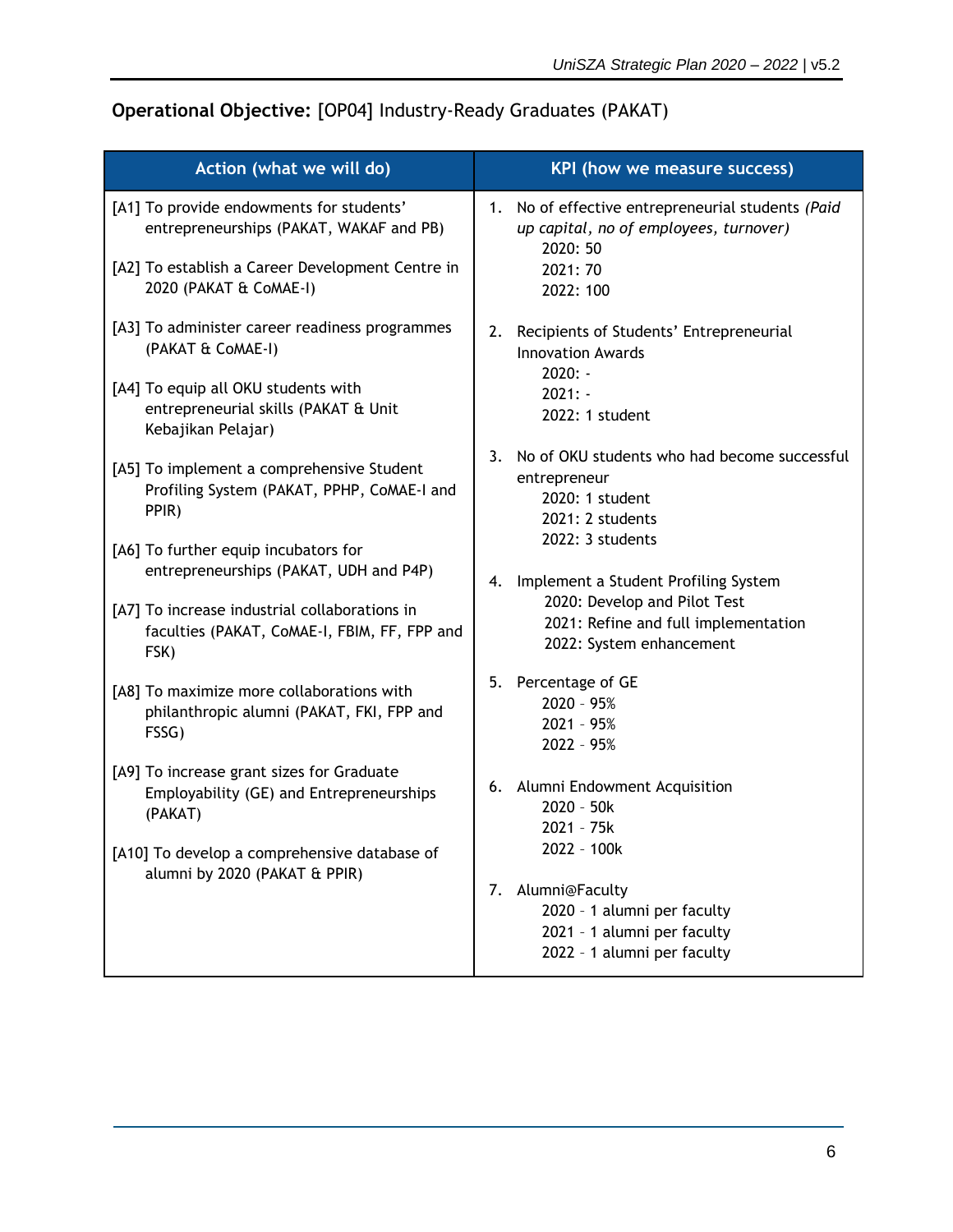#### **Operational Objective:** [OP05] Active and Effective Student Empowerment (MPP)

| Action (what we will do)                                                               |    | KPI (how we measure success)                                                  |
|----------------------------------------------------------------------------------------|----|-------------------------------------------------------------------------------|
| [A1] To establish Student Union in UniSZA by 2020<br>(PTNCHEPA)                        | 1. | Recipients for MoE Student Awards (PTNCHEPA)<br>$2020 - Top5$<br>2021 - Top 5 |
| [A2] To establish Student Union audit and<br>monitoring system by 2021 (PTNCHEPA, UAD) |    | 2022 - Overall Winner                                                         |
|                                                                                        | 2. | Percentage of program managed by Student                                      |
| [A3] Development of Indeks Kemanafaatan Pelajar                                        |    | Union                                                                         |
| (Student Benificial Index) (PTNCHEPA,                                                  |    | $2020 - 50%$                                                                  |
| <b>MPP/Student Union)</b>                                                              |    | $2021 - 70%$                                                                  |
|                                                                                        |    | $2022 - 90%$                                                                  |
|                                                                                        | 3. | Level of students' satisfaction with the Student                              |
|                                                                                        |    | Union                                                                         |
|                                                                                        |    | 2020: Good (Benchmark)                                                        |
|                                                                                        |    | 2021: Better than 2020                                                        |
|                                                                                        |    | 2022: Better than 2021                                                        |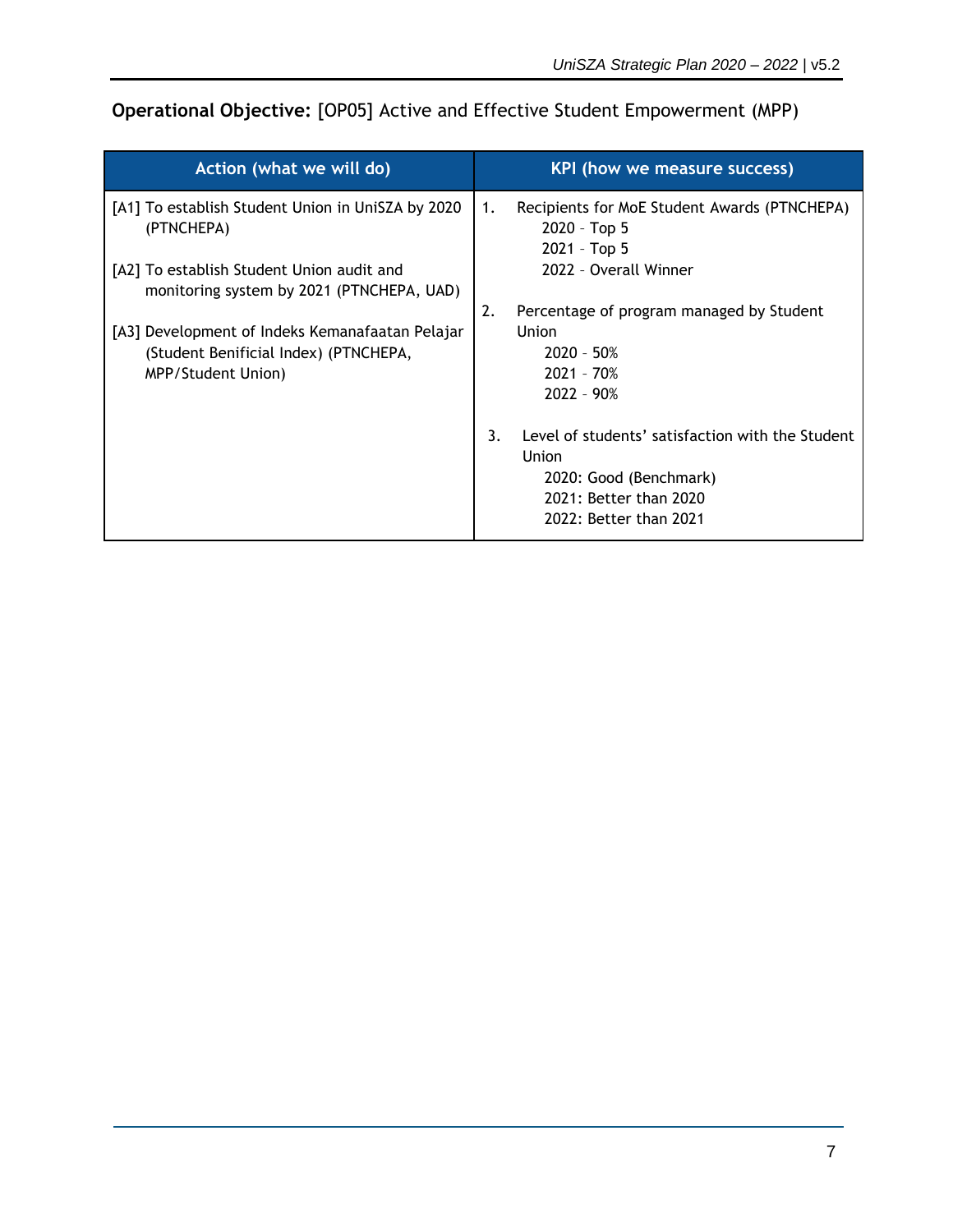## **Strategic Objective: [S2] Community Heroes**

**Operational Objective:** [OP06] Establishment of Community Development Hub (PTNCHEPA/MPP)

| Action (what we will do)                                                                                                                        | KPI (how we measure success)                                                                                                                   |
|-------------------------------------------------------------------------------------------------------------------------------------------------|------------------------------------------------------------------------------------------------------------------------------------------------|
| [A1] To conduct community flagship programmes<br>(COMAE-I, FBK, FF, FIK, FKI, FPP, FP, PPHP,<br>FSK, FSSG, FUHA and CREIM)                      | No. of flagship programme conducted<br>1.<br>2020: 1 for each faculty<br>2021: 1 for each faculty<br>2022: 1 for each faculty                  |
| [A2] To implement Service Learning (CoMAE-I,<br>FBK, FBIM, FIK, FKI, FPP, FP, FRIT, FSK, FSSG<br>and FUHA)<br>[A3] To develop student community | 2. % SULAM implemented in academic programmes<br>2020: 20%<br>2021: 50%<br>2022: 80%                                                           |
| apprenticeship programmes                                                                                                                       |                                                                                                                                                |
| [A4] To establish UniSZA-Community Development<br>Hub (CoMAE-I, CREIM, PAKAT, PPHP, PI, PKW<br>and PSR)                                         | No. of student apprenticeship programmes<br>3.<br>2020:1<br>2021:1<br>2022: 1                                                                  |
| [A5] To enhance the safety of staff and student in<br>UniSZA (JKKP)                                                                             | 4. Establishment of Community Development Hub<br>2020: Concept Paper & Pilot Study<br>2021: Programmes conducted<br>2022: Programmes conducted |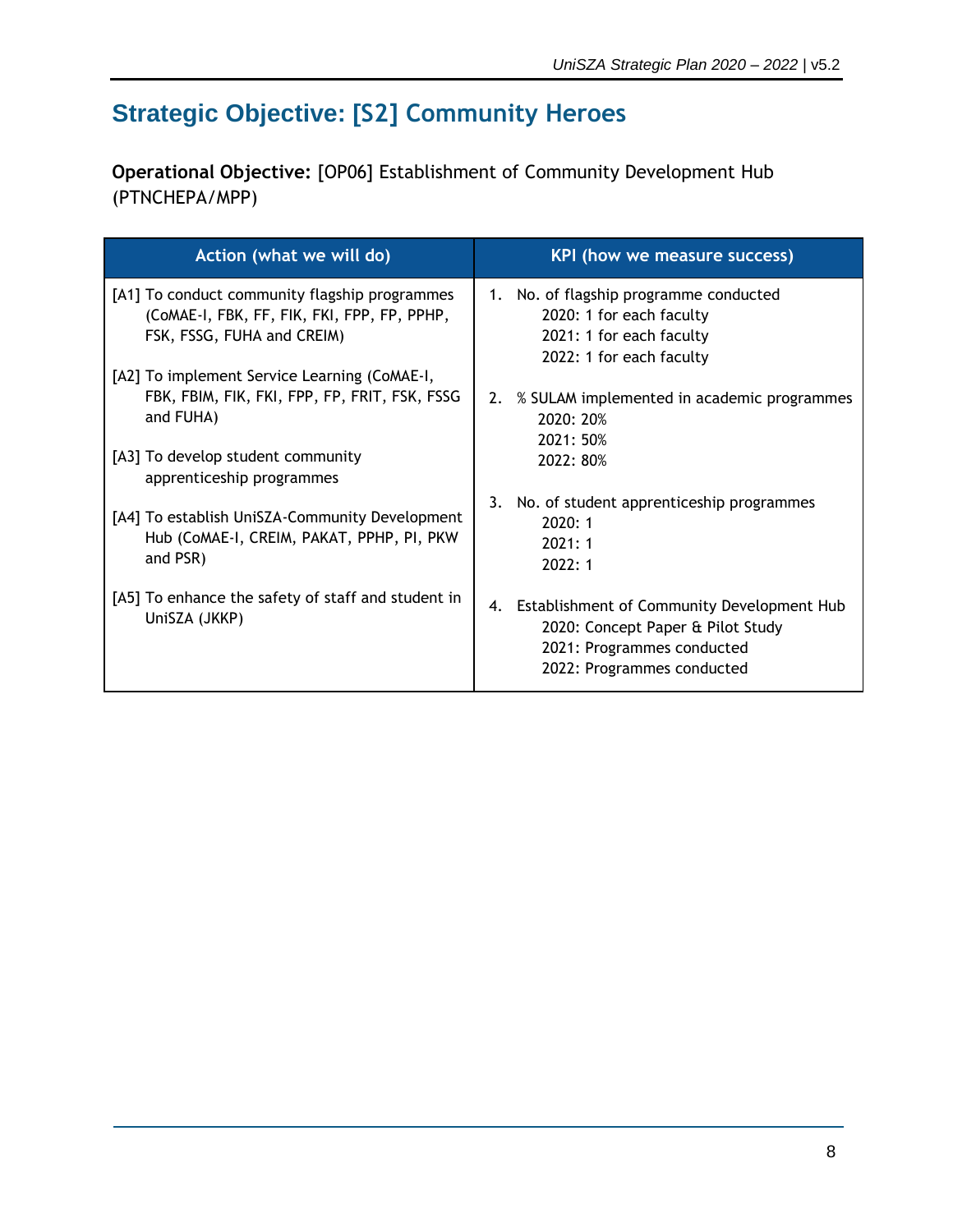#### **Operational Objective:** [OP07] Sustainable Community-based Research Projects (FSSG)

| Action (what we will do)                                                                                          | <b>KPI (how we measure success)</b>                                                                          |
|-------------------------------------------------------------------------------------------------------------------|--------------------------------------------------------------------------------------------------------------|
| [A1] To strengthen translational research projects<br>(CREIM)<br>[A2] To increase TUG/industrial/ 'public private | 1.<br>No. of Successful Translational Research Project<br>(sustained and commercialized)<br>2020:3<br>2021:6 |
| research network' grants (CREIM, FBIM &<br>CoEs)                                                                  | 2022:10                                                                                                      |
| [A3] To increase national KTP grants (PAKAT)                                                                      | 2.<br>No. of successful community engagement<br>project<br>2020:10                                           |
| [A4] To provide internal KTP grants (PAKAT)                                                                       | 2021:15<br>2022:20                                                                                           |
| [A5] To empower community social enterprise<br>(PAKAT)                                                            |                                                                                                              |
| [A6] To ensure all community clusters gain<br>benefits (PAKAT):<br><b>Agricultural Community</b><br>Youths        | 3.<br>No. of KTP grant awarded by MoE<br>2020:1<br>2021:1<br>2022:1                                          |
| <b>Senior Citizens</b><br><b>Drug Addictions</b><br>The Aborigines<br><b>Child Education</b><br>OKU               | Total value of internal KTP Grant awarded by<br>4.<br>UniSZA<br>$2020: -$<br>2021: 100K<br>2022: 150K        |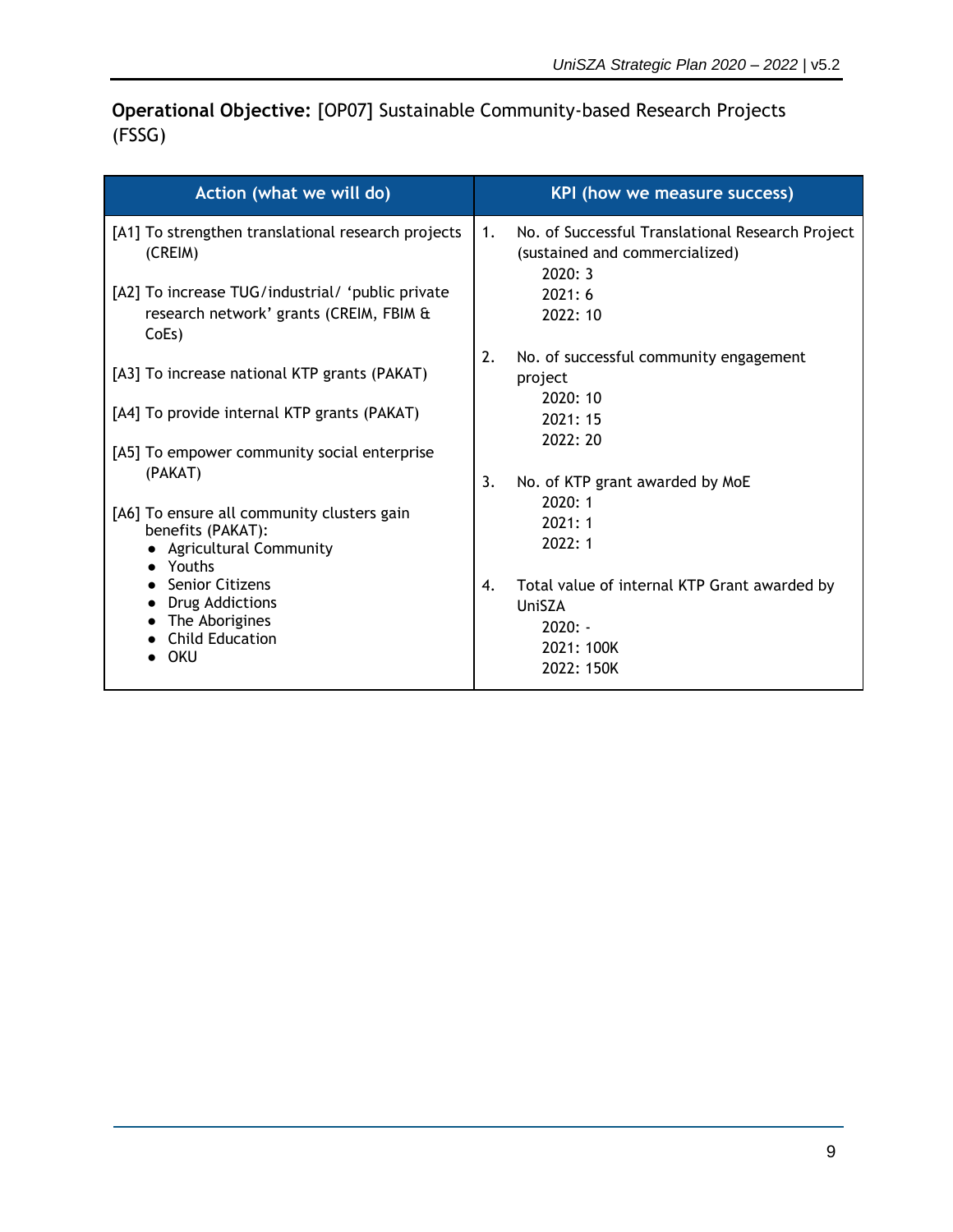## **Strategic Objective: [S3] World Class Research**

#### **Operational Objective:** [OP08] Internationally-preferred Researchers (CREIM)

| Action (what we will do)                                                                                                                                                 | <b>KPI</b> (how we measure success)                                                                                                                       |
|--------------------------------------------------------------------------------------------------------------------------------------------------------------------------|-----------------------------------------------------------------------------------------------------------------------------------------------------------|
| [A1] To conduct research projects based on<br>MoUs/MoAs (CREIM, FBK, FBIM, FIK, FKI, FPP,<br>FSK, FSSG, FUHA and CoEs)<br>[A2] To administer international collaborative | 1.<br>No. of MoU/MoA active research projects<br>2020: 1 for each faculty and CoE<br>2021: 1 for each faculty and CoE<br>2022: 1 for each faculty and CoE |
| grants (CREIM)                                                                                                                                                           | 2.<br>No of international collaborative grants<br>2020: 1 for each faculty and CoE                                                                        |
| [A3] To co-author publications with identified<br>partners (top 300 QS Asia Rankings/ top 500<br>QS World Rankings) (CREIM, FBK, FF, FIK, FKI,                           | 2021: 1 for each faculty and CoE<br>2022: 1 for each faculty and CoE                                                                                      |
| FSK, FSSG and CoEs)                                                                                                                                                      | 3.<br>No. of Co-author publications with international<br>universities/ bodies                                                                            |
| [A4] To present papers in international indexed<br>conferences (CREIM, FBK, FF, FIK, FPP, FP,<br>FRIT, FSSG and CoEs)                                                    | 2020: 120<br>2021: 150<br>2022: 180                                                                                                                       |
| [A5] To register in Researchgate, ORCid and<br>Publons (CREIM, FBK, FBIM, FF, FIK, FKI, FPP,<br>FP, FRIT, FSK, FSSG, FUHA and CoEs)                                      | No. of presented papers in international<br>4.<br>indexed conferences<br>2020: 60<br>2021: 70<br>2022: 80                                                 |
|                                                                                                                                                                          | 5.<br>Percentage of academic staff registered in<br>Researchgate, ORCid and Publons<br>2020: 50%<br>2021: 75%<br>2022: 100%                               |
|                                                                                                                                                                          | No. of invitations for keynote speaker (fully<br>6.<br>sponsored)<br>2020: Benchmark<br>2021: Increasing<br>2022: Increasing                              |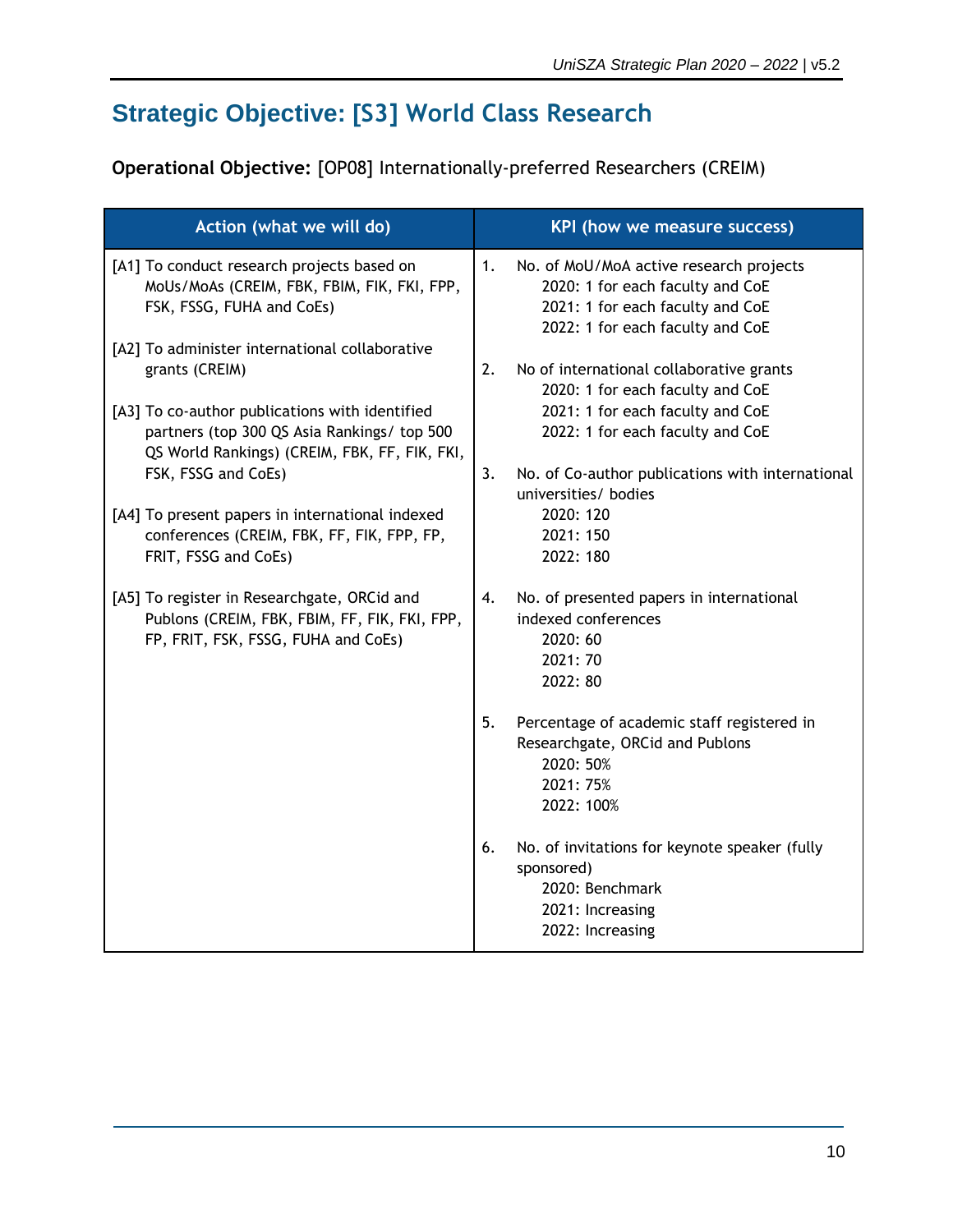#### **Operational Objective:** [OP09] Quality Industrial Collaborative Research (CLMC)

| Action (what we will do)                                                                                                    | KPI (how we measure success)                                                                                        |
|-----------------------------------------------------------------------------------------------------------------------------|---------------------------------------------------------------------------------------------------------------------|
| [A1] To increase academic staff for industrial<br>attachment (PP, FBIM, FF, FIK, FSK and<br>FUHA)                           | 1. No. of academic staff went for Industrial<br>Attachment:<br>2020: 1 for each faculty<br>2021: 1 for each faculty |
| [A2] To establish accredited research labs<br>(ISO:17025) (CLMC)                                                            | 2020: 1 for each faculty                                                                                            |
| [A3] To conduct contract research/consultation<br>work (CREIM, FUHA and CoEs)<br>[A4] To obtain research endowments (CREIM, | No. of accredited research labs<br>2 <sub>1</sub><br>2020: 1 sub domain<br>2021: 2 sub domain<br>2022: 3 sub domain |
| CoEs)<br>[A5] To provide accredited lab services (CLMC,<br>CREIM)                                                           | No. of contract research/consultation work<br>3.<br>2020: 3<br>2021:5                                               |
| [A6] To build commercial awareness (CREIM,<br>CenTTM)                                                                       | 2022: 10<br>Research endowment values<br>4.<br>2020: 50K                                                            |
| [A7] To develop business plan for research output<br>commercialization (CREIM)                                              | 2021: 75K<br>2022: 100K                                                                                             |
|                                                                                                                             | 5.<br>Total income from accredited labs<br>2021: 40k (break-even)<br>2022: 20% profit (break                        |
|                                                                                                                             | Number of product commercialization/<br>6.<br>licensing<br>2020:1<br>2021:2<br>2022:2                               |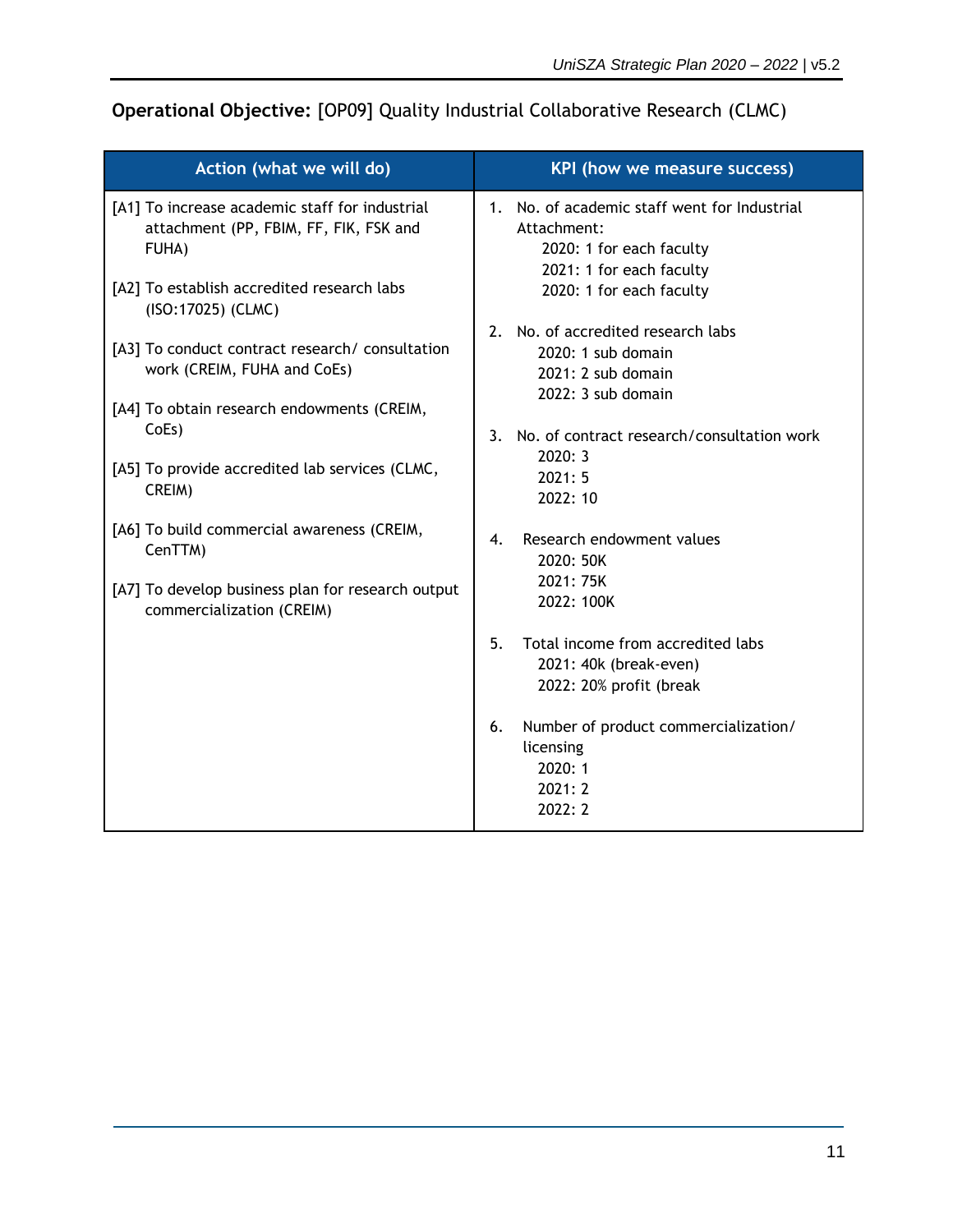#### **Operational Objective:** [OP10] High-quality Research Output (ESERI)

| Action (what we will do)                                                                                                                                                                                                                                                                                                                                                                                                                                                                                                                                                                                                                                       | KPI (how we measure success)                                                                                                                                                                                                                                                                                                                                                                                                                                                                                                                                                                                                                                                                                                                                               |
|----------------------------------------------------------------------------------------------------------------------------------------------------------------------------------------------------------------------------------------------------------------------------------------------------------------------------------------------------------------------------------------------------------------------------------------------------------------------------------------------------------------------------------------------------------------------------------------------------------------------------------------------------------------|----------------------------------------------------------------------------------------------------------------------------------------------------------------------------------------------------------------------------------------------------------------------------------------------------------------------------------------------------------------------------------------------------------------------------------------------------------------------------------------------------------------------------------------------------------------------------------------------------------------------------------------------------------------------------------------------------------------------------------------------------------------------------|
| [A1] To increase competitive internal research<br>funding (CREIM)<br>[A2] To empower SIGs (mentoring, outputs,<br>projects) (CREIM, FBK, FIK, FKI, FPP, FSSG,<br>FUHA and CoEs)<br>[A3] To produce high impact publications (CREIM,<br>FBK, FBIM, FF, FIK, FPP, FP, FRIT, FSSG and<br>$CoE$ )<br>[A4] To develop comprehensive integrated<br>research management system (CREIM & PPIR)<br>[A5] To endorse academic staff for research<br>attachments (research based institution) - 1-<br>3 months (CREIM, FBIM, FF, FPP, FP, FSK and<br>FUHA)<br>[A6] To produce high quality Postgraduate<br>students (PPS, FBK, FBIM, FF, FIK, FPP, FRIT,<br>FSSG and FUHA) | 1. Total value of internal research grant funding<br>2020: 400K<br>2021: 700K<br>2022: 1M<br>Total no. of active SIGs<br>2.<br>2020:5<br>2021: 10<br>2022: 15<br>3.<br>No. of article publish in high impact jurnal (Q4<br>above)<br>2020: 30<br>2021: 40<br>2022: 50<br>4. No. of research books sold with royalties of<br>value above 10K per year<br>2020:5<br>2021:5<br>2022: 5<br>5. No. of research books sold in international<br>online platform (Amazon)<br>2020: 10<br>2021: 20<br>2022: 30<br>Total no. of National Research Award<br>6.<br>2022: 1<br>7. Total 5-years cumulative citations from<br>UniSZA's publication<br>2020: 7000<br>2021: 10000<br>2022: 15000<br>Total no, of best thesis award at national level<br>8.<br>2020: 1<br>2021:1<br>2022: 2 |
|                                                                                                                                                                                                                                                                                                                                                                                                                                                                                                                                                                                                                                                                |                                                                                                                                                                                                                                                                                                                                                                                                                                                                                                                                                                                                                                                                                                                                                                            |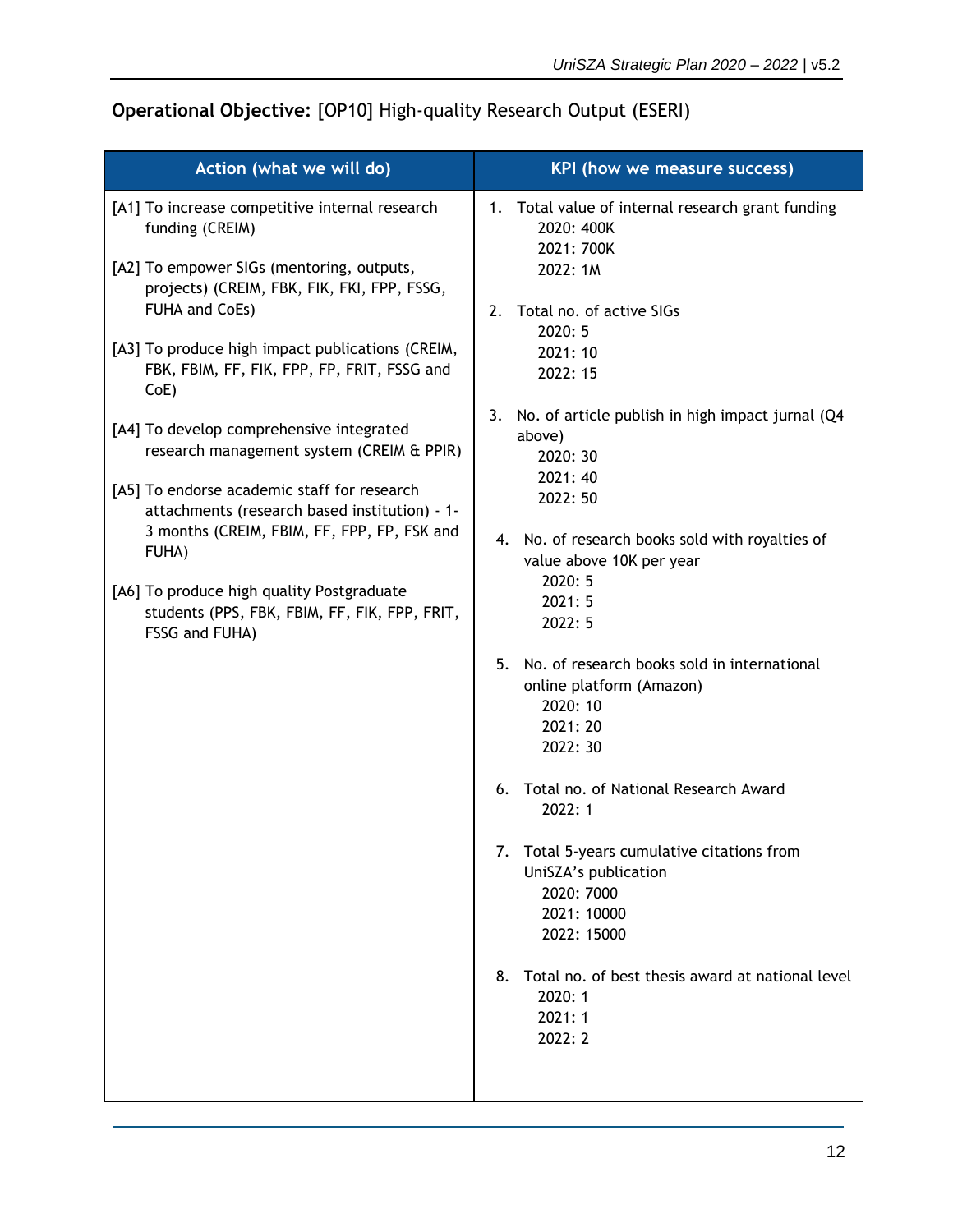| 9. No of academic staff with H-index $> = 5$<br>2020:<br>2021:<br>2022:                 |
|-----------------------------------------------------------------------------------------|
| 10. No of postgraduate students with H-index $>=$ 3<br>2020: 10<br>2021: 20<br>2022: 30 |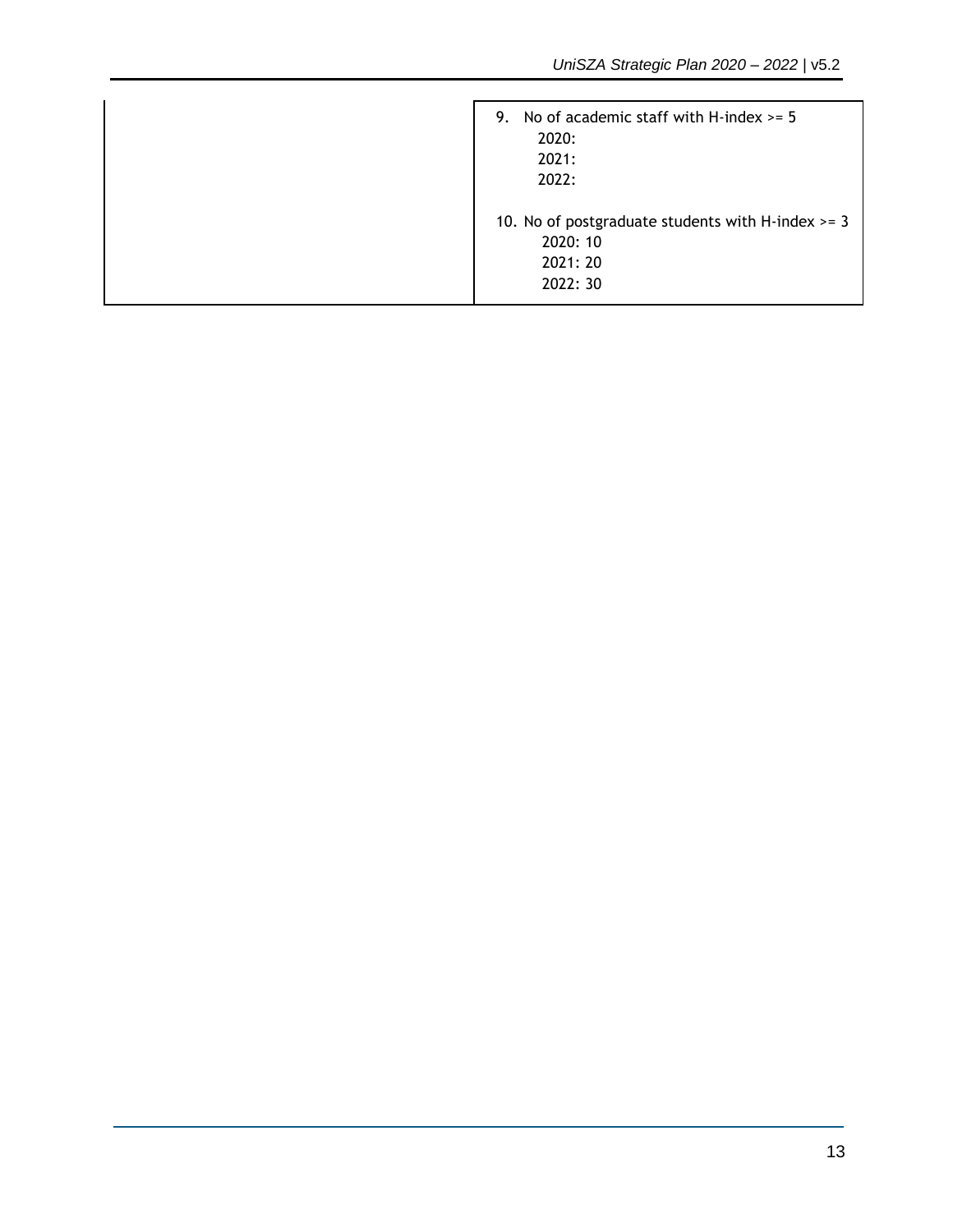### **Strategic Objective: [S4] Globally Recognized University**

**Operational Objective:** [OP11] Competency-based Talent Development (CenTTM)

| Action (what we will do)                                                     | KPI (how we measure success)                                                                        |
|------------------------------------------------------------------------------|-----------------------------------------------------------------------------------------------------|
| [A1] To develop UniSZA talent pool profiling<br>system (PP, CenTTM, PPIR)    | Development of integrated profiling system<br>2020: Competency Matrix<br>2021: Competency Framework |
| [A2] To enhance leaders through systematic<br>leadership programmes (CenTTM) | 2022: Complete system                                                                               |
|                                                                              | Leadership programmes<br>2.                                                                         |
|                                                                              | 2 leadership programs per category                                                                  |
|                                                                              | (Research, Academic, Institutional,<br>Administrative) each year.                                   |

#### **Operational Objective:** [OP12] Internationally-recognized Programmes (P4P)

| Action (what we will do)                                                                                                                                    | KPI (how we measure success)                                                                                                                                                                   |
|-------------------------------------------------------------------------------------------------------------------------------------------------------------|------------------------------------------------------------------------------------------------------------------------------------------------------------------------------------------------|
| [A1] To establish an international branch campus<br>and franchise programmes (IC $\&$ FPP)                                                                  | No. of branch campus<br>1.<br>2022:1                                                                                                                                                           |
| [A2] To establish/increase collaborations with<br>renowned scholars/ institutions/ industries<br>(IC, P4P, FBK, FBIM, FIK, FKI, FPP, FSK, FSSG<br>and CoEs) | 2.<br>No. of new franchise programmes<br>2020: 1 new program<br>2021: 1 new program<br>2022: 1 new program                                                                                     |
|                                                                                                                                                             | No. of international collaborative programme<br>3.<br>(academic collaboration and postgraduate<br>seminar)<br>2020: 1 for each faculty<br>2021: 1 for each faculty<br>2022: 1 for each faculty |
|                                                                                                                                                             | No.of staff for joint supervisory or appointed as<br>4.<br>external examiner with international institution<br>2020: 5 academic staff<br>2021: 7 academic staff<br>2022: 10 academic staff     |